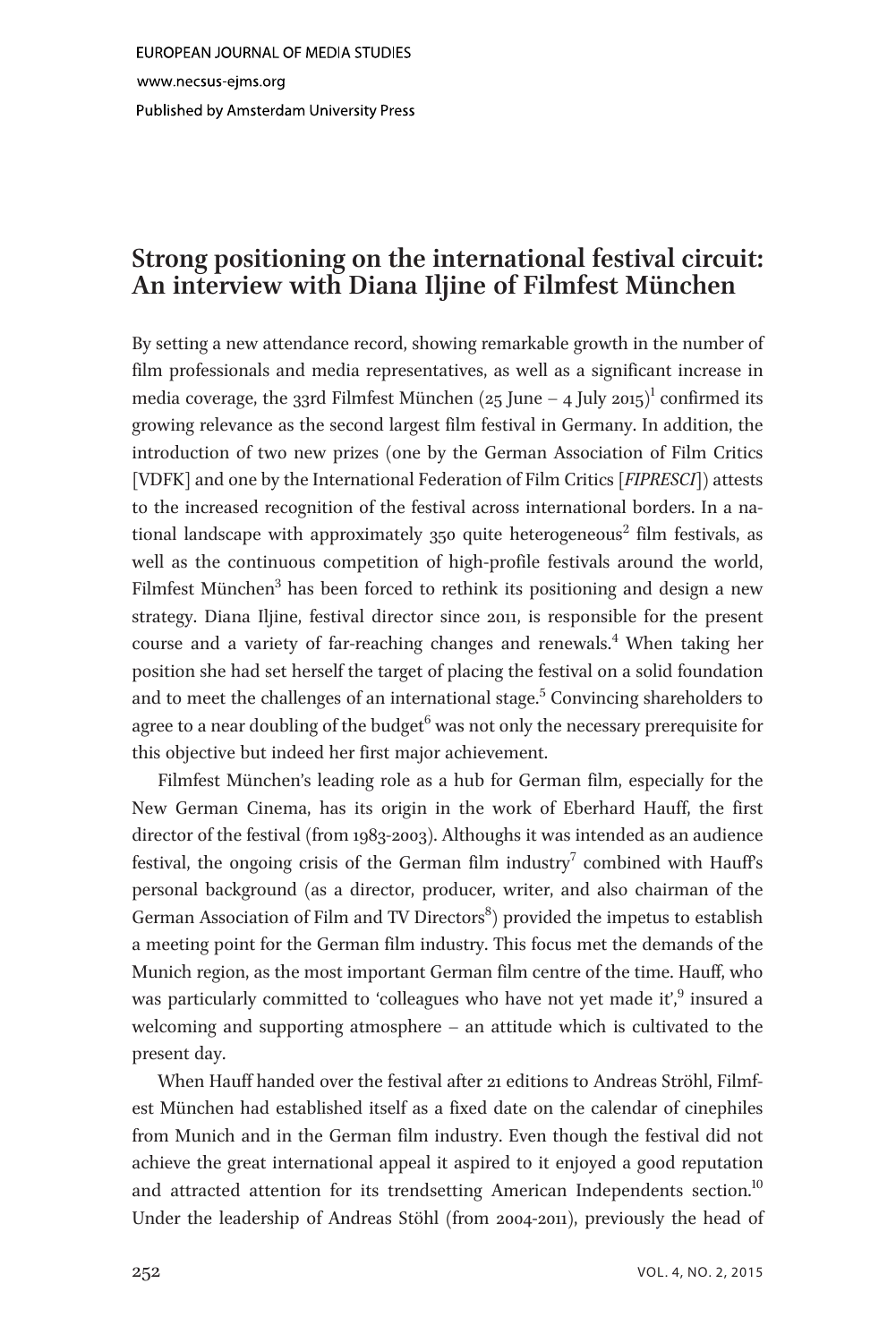

Fig. 1: Filmfest München Poster 2013, 2014, 2015 (c) Filmfest München.

film at the Goethe Institute and a great film expert and cinephile, the quality of the festival as a treasure trove of cinematic gems $^{\text{II}}$  became the primary focus. Excluding mainstream cinema $^{\text{12}}$  and 'programming much more independently' $^{\text{13}}$  was the motto for Ströhl and his new, young, and engaged team of curators. The business perspective of the festival moved to the background. In contrast, initiatives were pursued that emphasised the value of film as a prominent instrument for (inter) cultural education. Under this spirit the festival gained a lot of appreciation and international recognition, visible by Ströhl's numerous invitations to sit on panels and juries.

The viability, effectiveness, and long-term sustainability of a film festival is not simply tied to its tangible assets; it is influences and residences, and, above all, 'legitimization plays a major role in framing the strategic response to environmental pressures'. <sup>14</sup> Accordingly, to expand its relevance, a film festival 'must be expert in developing a supportive network and in managing its many diverse stakeholder relationships'.<sup>15</sup> Although all three directors shared the objective to meet the expectations of their main target groups – the audience, the filmmakers, and the film industry – the approaches differ substantially. Soon after joining the festival, Iljine, who had worked for television stations and an international sales company, $^{16}$ shifted the strategy towards concepts aiming for visibility and public awareness by making use of the event qualities of Filmfest München. The most obvious signal of the change in direction was the new look of Filmfest München which was introduced at Iljine's first edition, which was the 30th anniversary of the festival. The following interview with Iljine provides valuable insights into her strategy as well as current strategic objectives and emerging challenges.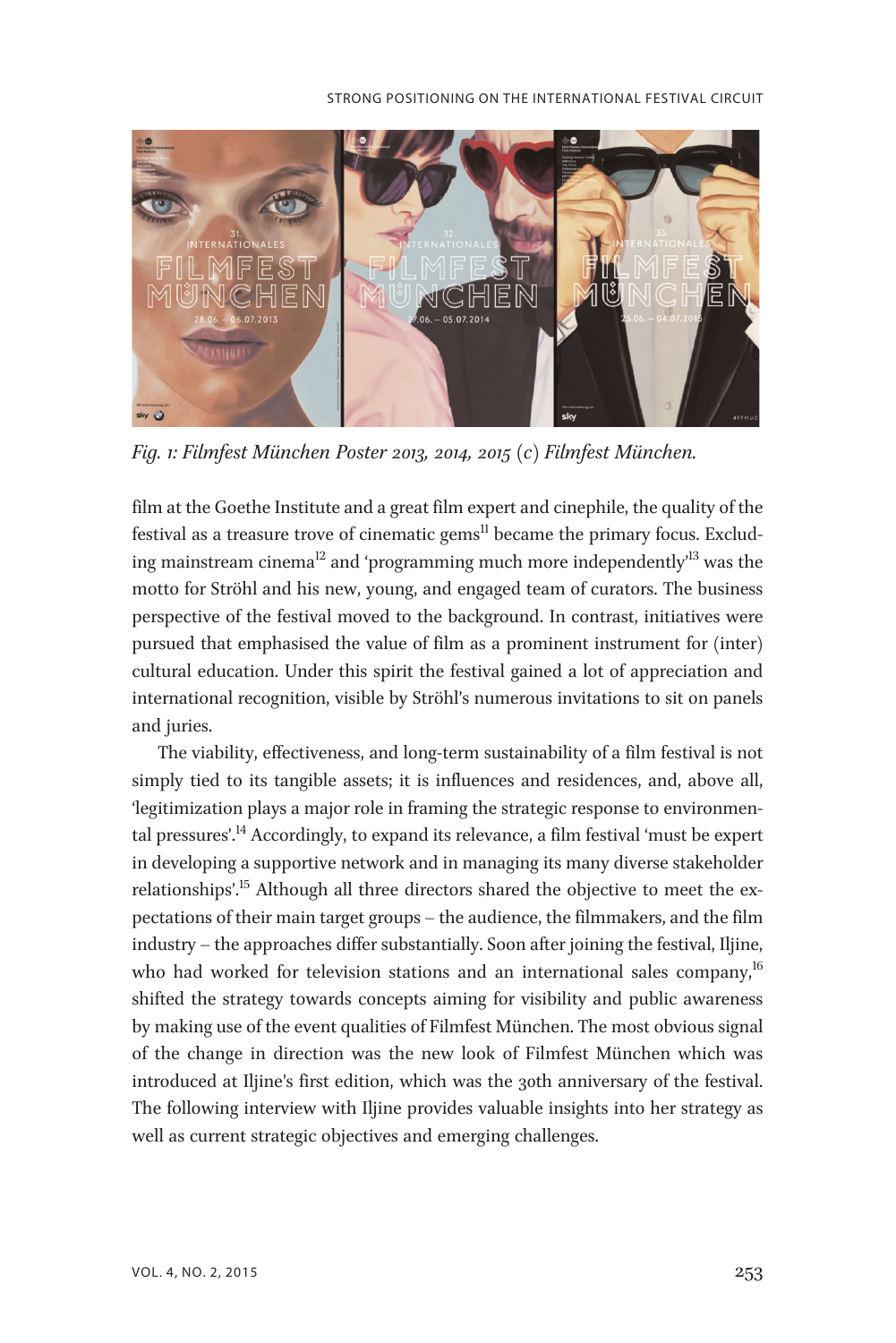

Fig. 2: Diana Iljine at the opening ceremony (c) Filmfest München- Bernhard Schmidt.

Krainhöfer: You initiated major changes over the past few years. Do you think you are now seeing the fruits of this commitment?<sup>17</sup>

Iljine: Yes, you can definitely say that. Filmfest München had more visitors than ever before in its history. I'm not interested in breaking records, but it is significant, because this summer we had so much competition. There is a music and cultural festival parallel to ours, the opera festival, and countless open air events. Moreover, when the weather is good, people also go to beer gardens or head out of town to the many surrounding lakes. It takes some doing to attract attention to Filmfest München and draw new moviegoers despite all the various cultural and leisure options. We succeeded though. For a film festival to be successful these days you need a lot more than the core business that is screening films and inviting filmmakers. You have to offer a lot more that what young people can get by simply opening their laptops and watching a movie.

Krainhöfer: From your point of view which concrete features distinguish Filmfest München?

Iljine: Filmfest München is the second largest film festival in Germany and one of the big summer festivals in Europe. As opposed to the A-list festivals – the international festivals with competitions such as Cannes and Venice – we are first and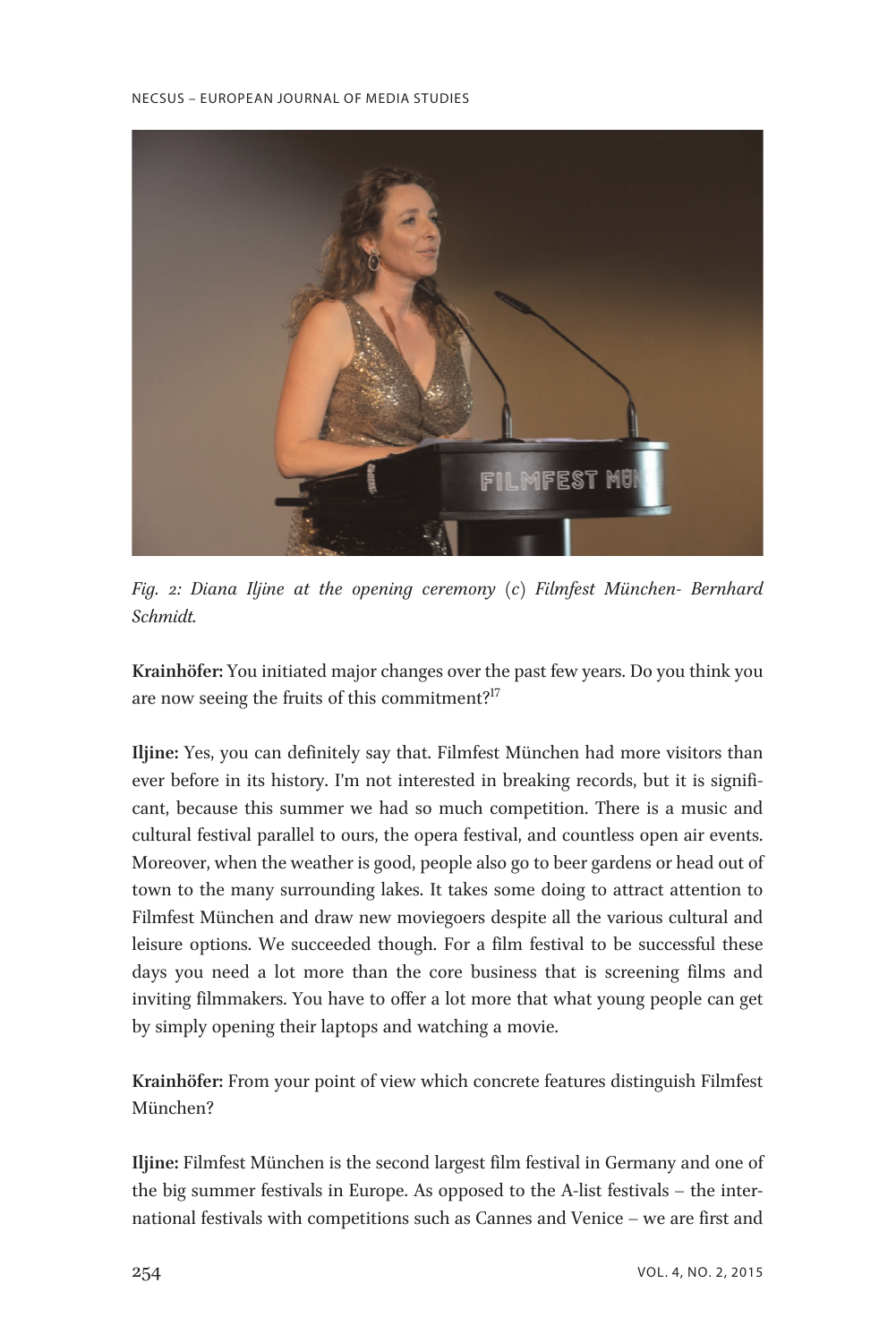foremost a festival for the public. At the same time, Filmfest München also has appealing competitions, such as the German Cinema Young Talent Award with  $\epsilon$ 70,000 in prize money, to name just one. Another feature of the festival is the relaxed, laid-back summer atmosphere, which both audiences and guests love. It is much easier to interact and get up close and personal with the filmmakers and stars in the theatres or events like Filmmakers Live than at bigger festivals. Industry insiders appreciate our efforts to emphasise their films within the program and with the press. Then there is the individual care they receive. Festivals larger than ours simply cannot provide that, and apparently the word gets around.

Krainhöfer: What position do you think Filmfest München has on the national as well as international festival circuit?

Iljine: Berlin and Munich are the most important festival platforms for German films. We are working hard to expand our relevance on the international festival circuit. That is succeeding partly because of the New German Cinema section, which is attracting more and more distributors and international sales companies. The unique position of this section is demonstrated by the new award presented by FIPRESCI, a great honor for Filmfest München. In addition to our film discoveries we offer highlights from Cannes and other international festivals to the public and film professionals.



Fig. 3: Viggo Mortensen, David Oelhoffen, and Diana Iljine at the opening ceremony (c) Filmfest München – Juri Reetz.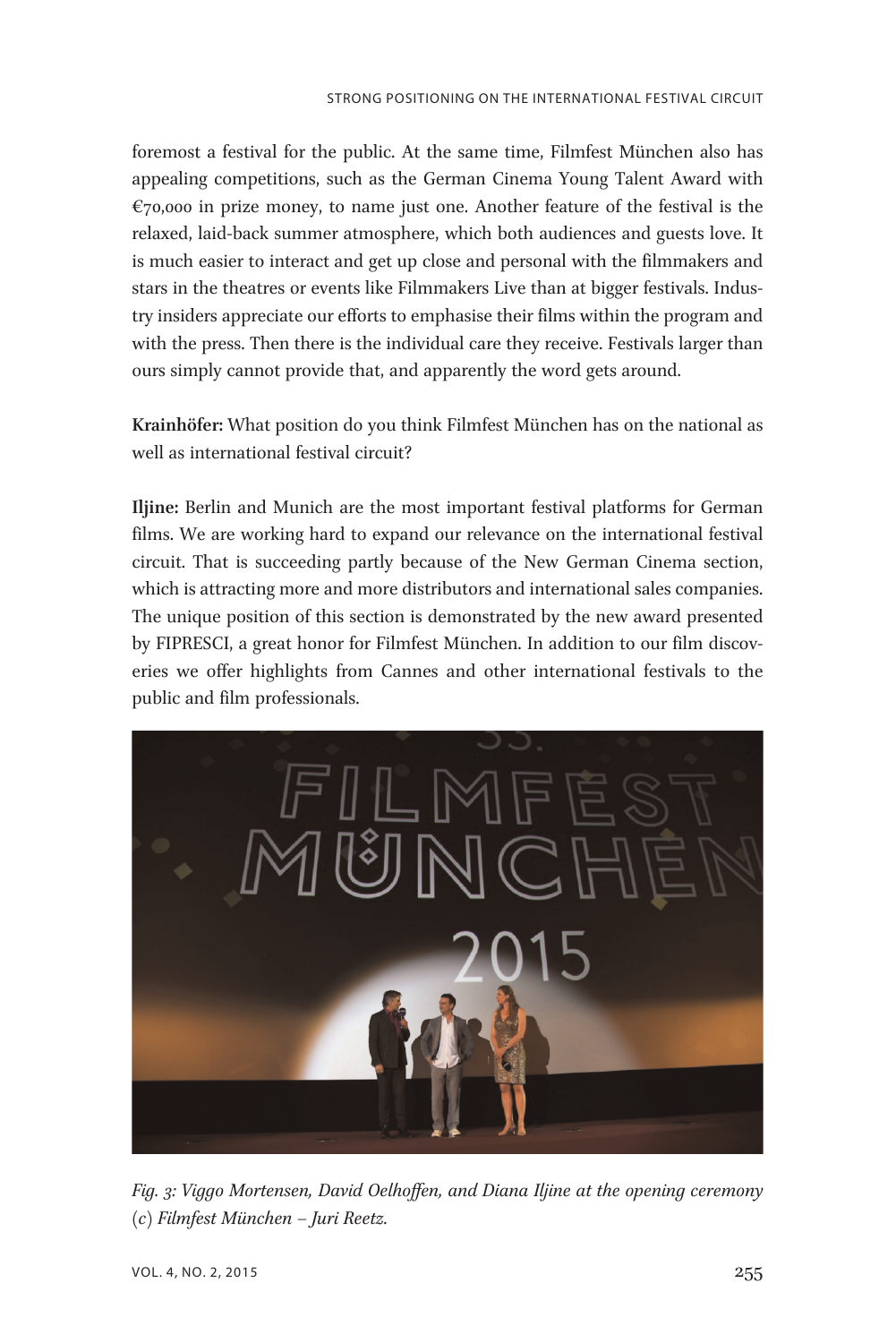Krainhöfer: The press called Filmfest München one of the most exciting festival platforms for German movies. Is this development a result of your strategic focus?

Iljine: We strive to make it one of our significant attractions. Christoph Gröner, who heads the New German Cinema section, is an extremely competent programmer and committed member of the staff. However, crucial to this success is also the fact that our entire team is well-connected with the industry in Germany.

Krainhöfer: The number of admissions increased and so did the participation of film professionals from around the world. To what extent did Filmfest München actively contribute to those increases?

Iljine: Along with bolstering German cinema, expanding industry relations is something I feel is important. How can Filmfest München become a more attractive platform for sales companies, distributors, and filmmakers? We ask ourselves this question all the time in regards to our positioning. With the excellent markets in Berlin and Cannes it would make no sense for us to have one. Yet we have and are increasing our activities, such as our lunch get-togethers and our Industry Guide, to address market and business aspects.

Krainhöfer: Filmfest München is now widely considered a 'fixed business date'. This is based very much on developments around the festival. Approximately 150 events such as panels, receptions, parties, dinners, and working meetings take place during the festival. What potential for the long-term development of Filmfest München do you see based on the recent developments?

Iljine: There have also been a lot of receptions during the festival. We are very pleased that more and more organisations and companies in the media industry use the festival as a platform. It demonstrates the festival's growing relevance. We do what we can in terms of advice and coordination. There is enormous potential in this, but one also needs the corresponding resources.

Krainhöfer: Dieter Kosslick, director of the Berlinale, considers Filmfest München the little sister of the Berlinale. Do you like that assumption or title, and if yes, does the little sister follow the bigger brother's footsteps in terms of its own development?

Iljine: I would put it this way. We are proud of our big brother, but the little sister is growing up and doing her own thing. We have our own image that we want to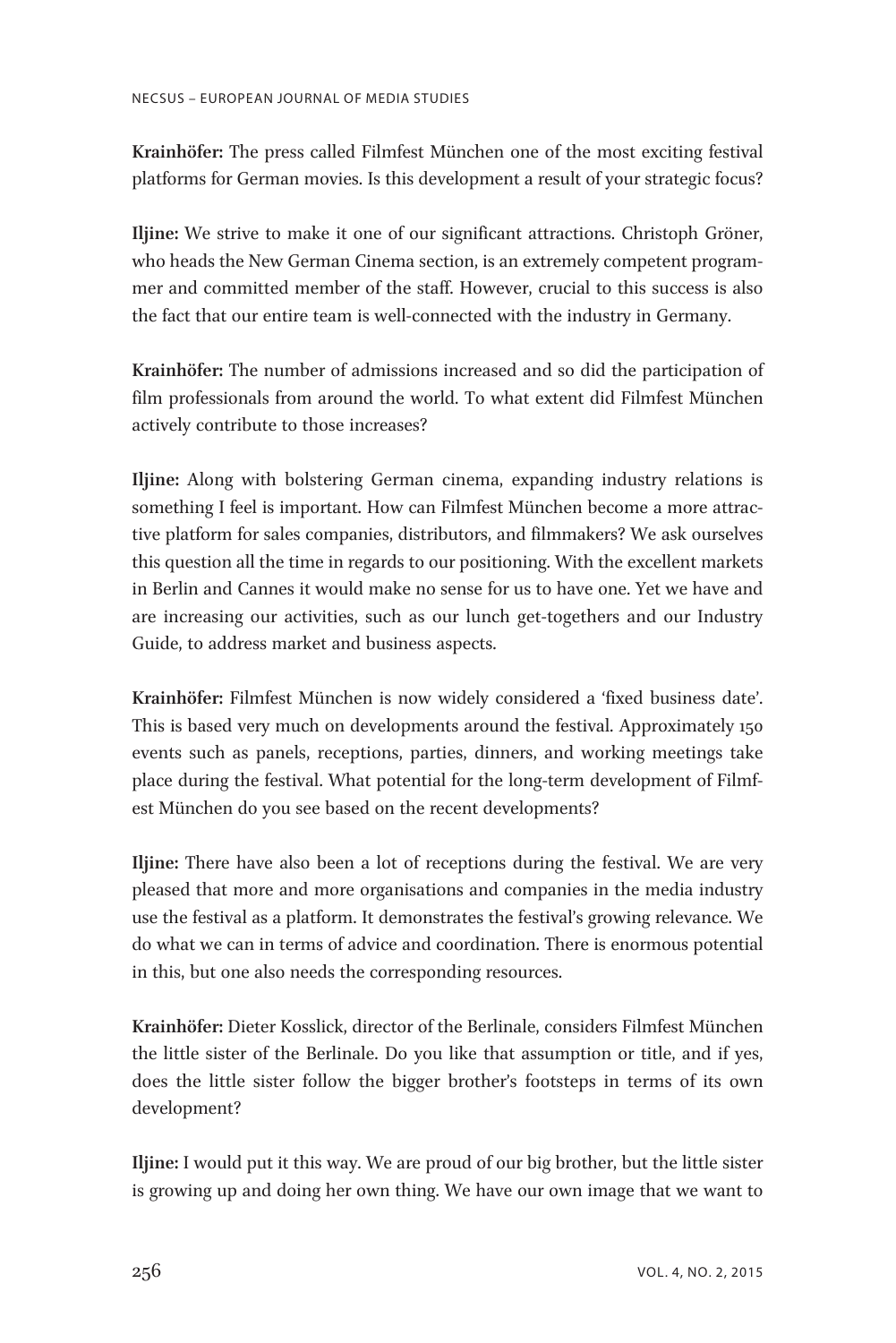continue to work on. But together we do a lot for Germany as a European media centre.

Krainhöfer: Over the past few years several German film festivals had to deal with their budgets being cut. You managed to negotiate a considerable budget increase with your shareholders. What were your strongest and most effective arguments?

Iljine: When I became the festival director I soon realised that the budget was not sufficient for two festivals<sup>18</sup> per year. You cannot function  $-$  and that also applies to a cultural institution – if you are permanently on the brink of running out of funds. I did not take the job to manage an underfinanced company but rather to lead the festival into a bright future. So I asked the shareholders (primarily the City of Munich and the State of Bavaria) to make a decision: to strengthen the festival or slowly starve it to death. That the festival was and is a kind of flagship project for Bavaria as a media hub was something none of the shareholders disputed.

Krainhöfer: You are the managing and artistic director of Filmfest München as well as the director of the Filmschoolfest Munich. Are you planning closer cooperation between the two festivals? If so, what would that look like?

Iljine: The interaction already exists. Many of the filmmakers who showed their short films at the student festival we later greet on the red carpet for a glamorous premiere at Filmfest München. What's more, the future lies in international coproductions. The Filmschoolfest is an ideal place for German and international film students to network. I consider supporting this a very important objective.

Krainhöfer: You have done a lot to increase the visibility of Filmfest München. Would it be smart or is it not necessary for the festival to broaden its activities throughout the year, instead of just for a limited time period?

Iljine: I think it is very important that Filmfest München maintains a certain presence, not just for nine days but, as you say, throughout the year. That is one of my stated goals. We have a lot of good ideas but further organisational changes are necessary, including increased manpower.

Krainhöfer: Since last fall Netflix joined national VOD providers in the German market. Do you see this as a threat to film festivals, and if yes what are you planning in order to combat that?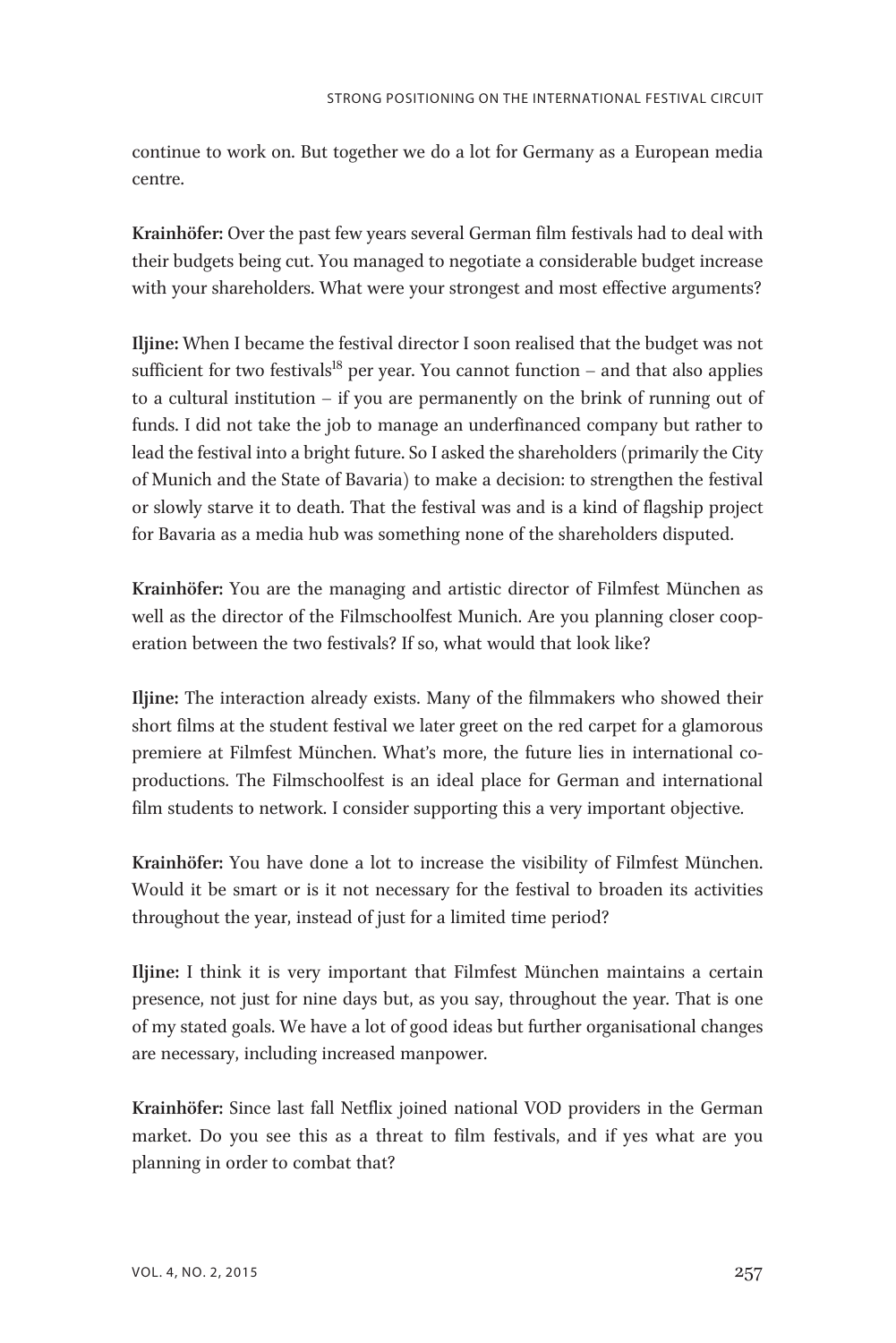Iljine: I don't see this development as a threat, but as a supplement – much the way it was with the introduction of television or videos and DVDs. Many films today have a much longer shelf life because of these developments. Basically, digitisation attracts more talent to this often expensive medium. We as a film festival can acquire films and present them to the public that we never even dreamed of earlier.

Krainhöfer: Directly after the announcement that you had been appointed as managing director of Filmfest München you said that it had always been your dream job. After four years now, has that changed?

Iljine: It's still my dream job. Of course there were obstacles to overcome and there will continue to be challenges. A dream job is not one that is easy and comfortable. For me it's important to form something and to advance it. To present an increasingly sophisticated public the best films out there.

Krainhöfer: It is expected that your contract with the Internationale Münchner Filmwochen GmbH will be extended, if you are willing. What innovations and new developments are you thinking about and how do you envision Filmfest München in 2020?

Iljine: The film and media landscape is constantly changing. A lot will happen between now and 2020. You have to be flexible. I'm not worried, because I have a first-rate staff. We want to continue to instil in audiences young and old a passion for cinema, and we also want to play an even more important role for the industry.

Tanja C. Krainhöfer (Catholic University Eichstaett-Ingolstadt)

## **References**

- Andersson, T.D. and Getz, D. 'Stakeholder Management Strategies of Festivals', Journal of Convention & Event TourismVol. 9, No. 3, 2008: 199-220.
- 'Andreas Ströhl wechselt zur Münchner Filmwochen GmbH', Blickpunkt:Film, 31 March 2003: [http://www.mediabiz.de/film/news/andreas-stroehl-wechselt-zur-muenchner-filmwochen](http://www.mediabiz.de/film/news/andreas-stroehl-wechselt-zur-muenchner-filmwochen-)gmbh/131310.
- Bialas, D. and Wessler, U (eds). '30 Jahre Filmstadt München e.V. Chronik eines Graswurzelprojekts', Filmstadt München e.V., München: 2014: 7-11: [http://www.filmstadt-muenchen.de/wp](http://www.filmstadt-muenchen.de/wp-)content/uploads/2014/07/Filmstadt\_final\_screen.pdf?1e8be2.
- 'Diana Iljine über das 33 Filmfest München', Blickpunkt: Film, Mediabiz.de, 25 June 2015:http:// [www.mediabiz.de/film/news/diana-iljine-ueber-das-33-filmfest-muenchen/396209.](http://www.mediabiz.de/film/news/diana-iljine-ueber-das-33-filmfest-muenchen/396209)
- Dieckmann, C. 'Filmfestleiter warnt vor zu viel Glamour: Gespräche statt Glamour so leitete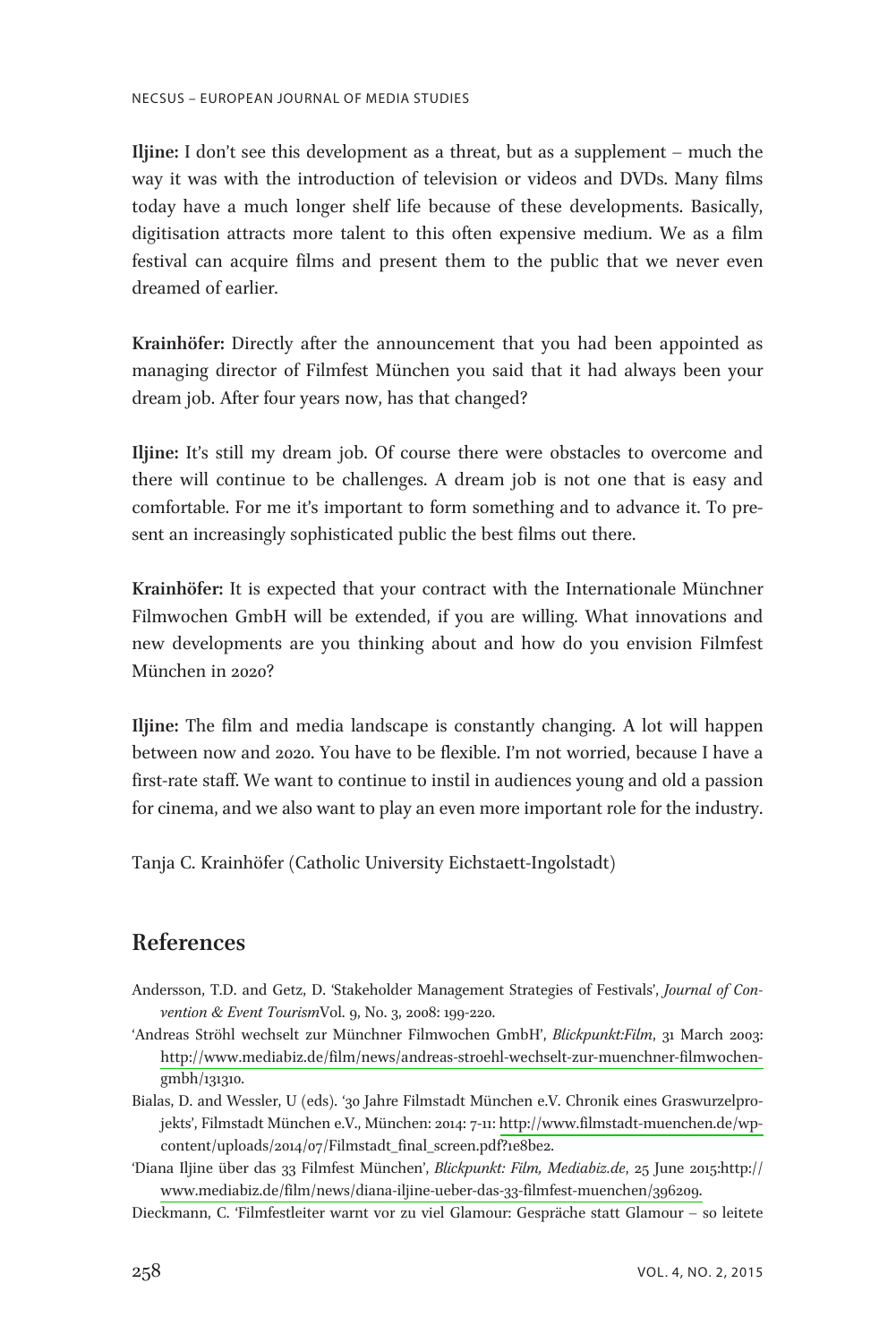Andreas Ströhl acht Jahre lang das Filmfest', Die Welt, 3 July [2011:http://www.welt.de/regio](http://www.welt.de/regio-nales/muenchen/article13465601/Filmfestleiter-warnt-vor-zu-viel-Glamour.html)[nales/muenchen/article13465601/Filmfestleiter-warnt-vor-zu-viel-Glamour.html.](http://www.welt.de/regio-nales/muenchen/article13465601/Filmfestleiter-warnt-vor-zu-viel-Glamour.html)

- 'Eberhard Hauff. Zum 30. Filmfest: Festivalleiter erinnert sich', Abendzeitung München, 25 June 2012: [http://www.abendzeitung-muenchen.de/inhalt.eberhard-hauff-zum-30-filmfest-festi](http://www.abendzeitung-muenchen.de/inhalt.eberhard-hauff-zum-30-filmfest-festi-valleiter-erinnert-sich.41f3d00e-5318-412a-8b5e-59c435126d1f.html)[valleiter-erinnert-sich.41f3d00e-5318-412a-8b5e-59c435126d1f.html.](http://www.abendzeitung-muenchen.de/inhalt.eberhard-hauff-zum-30-filmfest-festi-valleiter-erinnert-sich.41f3d00e-5318-412a-8b5e-59c435126d1f.html)
- Filmfest München. 'Imagining India: Interview with Head Ströhl', Press release, 5 October 2010: [http://www.filmfest-muenchen.de/en/festival/news/2010/5/von-bengalen-bis-bangalore](http://www.filmfest-muenchen.de/en/festival/news/2010/5/von-bengalen-bis-bangalore-)filmfest-chef-stroehl-zum-indien-special/.
- Filmfest München. 'Filmfest-Flimmern über München. Neue Reihen, neue Kinos, neues Design Filmfest-Leiterin Diana Iljine gibt dem FILMFEST MÜNCHEN zum 30. Jubiläum neue Ausstrahlung', Press release, 3 April 2012: [https://www.filmfest-muenchen.de/de/presse](http://www.filmfest-muenchen.de/de/presse-)branche/pressebereich/pressemitteilungen/2012/4/filmfest-flimmern-ueber-muenchen/.
- Filmfest München. 'Filme zum Feiern. Mit den besten Filmen des Sommers, Premieren und Partys feiert das 30. Internationale Filmfest München sein Jubiläum', Press release, 11 June [2012:https://www.filmfest-muenchen.de/de/presse-branche/pressebereich/pressemitteilun](http://www.filmfest-muenchen.de/de/presse-branche/pressebereich/pressemitteilun-)gen/2012/6/filme-zum-feiern-das-programm-des-jubilaeumsfestivals/.
- 'Filmfest München: Eine feste Größe in 25 Filmjahren', Blickpunkt: Film, 20 June 2007:http:// [www.mediabiz.de/film/news/filmfest-muenchen-eine-feste-groesse-in-25-filmjahren/](http://www.mediabiz.de/film/news/filmfest-muenchen-eine-feste-groesse-in-25-filmjahren/) 235202.

Filmfest München, Press conference, 10 June 2014, Munich.

- Freeman, R.E., et al. Stakeholder theory: The state of the art. New York: Cambridge University Press, 2010.
- Gojic, Z. 'Filmfest: Diana Iljine wird wohl neue Chefin', Münchner Merkur, 8 March 2011: http:// [www.merkur.de/kultur/filmfest-diana-iljine-wird-wohlneue-chefin-mm-1152327.html.](http://www.merkur.de/kultur/filmfest-diana-iljine-wird-wohlneue-chefin-mm-1152327.html)
- Hauff, E. 'München bekommt ein Filmfest/ In the Beginning' in Festschrift zum 30-jährigen Bestehen, edited by Internationale Münchner Filmwochen. München, 2012: 22-31.
- 'Hollywood in München: Neue Filmfestchefin Diana Iljine möchte internationale Stars an die Isar holen', Die Welt kompakt, 10 March [2011:http://www.welt.de/print/welt\\_kompakt/ver](http://www.welt.de/print/welt_kompakt/ver-mischtes/article12755835/Hollywood-in-Muenchen.html)[mischtes/article12755835/Hollywood-in-Muenchen.html.](http://www.welt.de/print/welt_kompakt/ver-mischtes/article12755835/Hollywood-in-Muenchen.html)
- Krainhöfer, T. 'The German Film Festival Market. A quantitative study of German Film Festivals', unpublished pilot study. Munich, 2014.
- Roxborough, S. 'Munich fest goes against the grain as always', The Hollywood Reporter, 3 June 2007: [http://www.hollywoodreporter.com/news/munich-fest-goes-grain-as-141580.](http://www.hollywoodreporter.com/news/munich-fest-goes-grain-as-141580)
- Strandgaard Pedersen, J. and Mazza, C. 'International Film Festivals: For the Benefit of Whom',- Culture Unbound, Vol. 3, 2011: 139-165.

## **Notes**

- 1.<http://www.filmfest-muenchen.de>
- 2. Krainhöfer 2014.
- 3. The shareholders of the operating company Internationale Filmwochen München GmbH are the Free State of Bavaria, the state capital Munich, the umbrella organisation of the film industry, and the Bavarian broadcasting company
- 4. Filmfest München 2012.
- 5. Hollywood in München: Neue Filmfestchefin Diana Iljine möchte internationale Stars an die Isar holen', Die Welt kompakt, 10 March 2011.